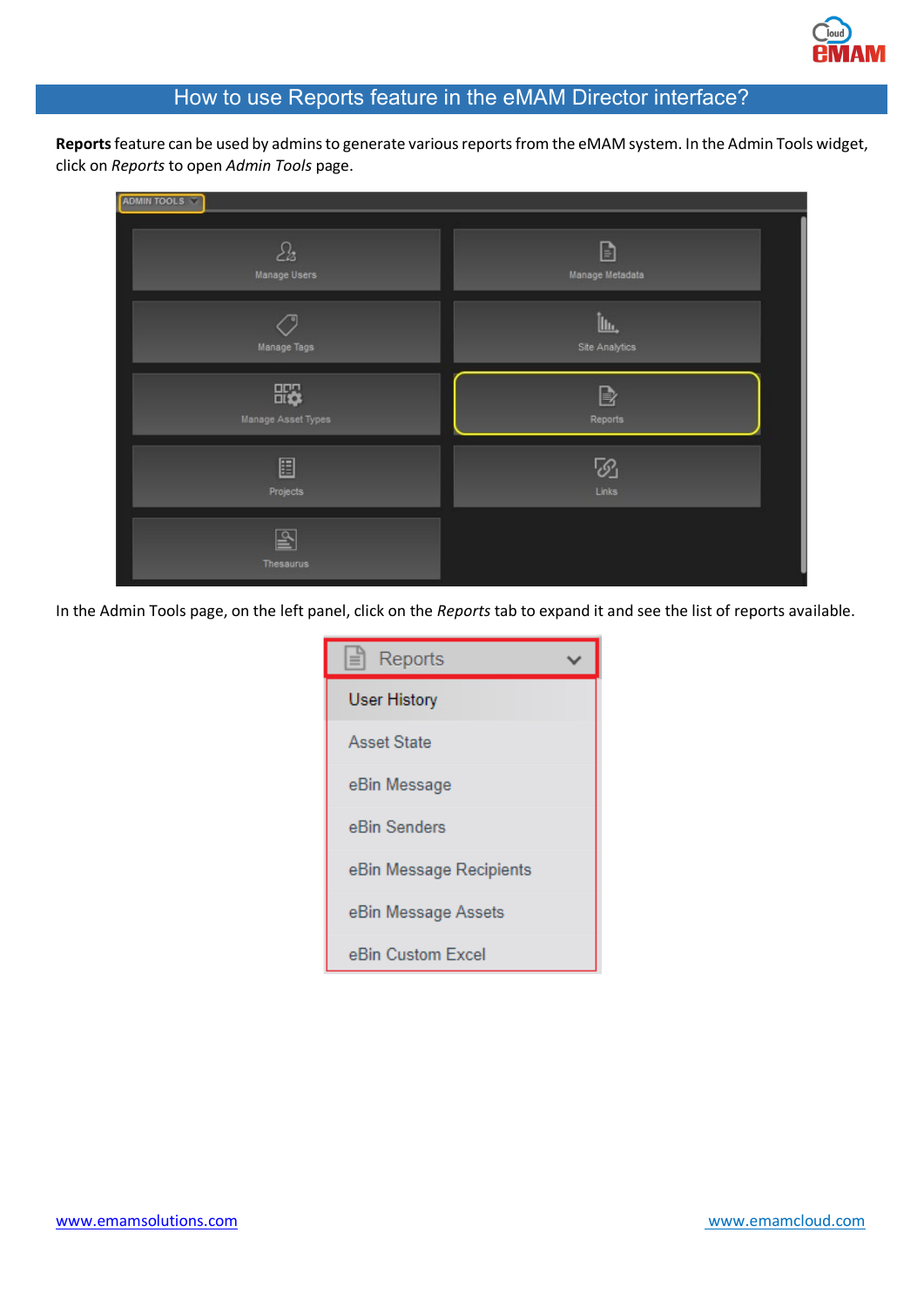a. **User History Report:** User History Report displays history of all the actions performed by a particular user over a specified period of time in the eMAM System.

| Admin Tools: Reports               |              |                            |                          |                                             |                    |                                     |                                 |
|------------------------------------|--------------|----------------------------|--------------------------|---------------------------------------------|--------------------|-------------------------------------|---------------------------------|
| 营 Manage Users                     | $\checkmark$ | <b>User History Report</b> |                          |                                             |                    |                                     |                                 |
| $E_{12}$ Manage Asset Types $\vee$ |              |                            |                          |                                             |                    |                                     |                                 |
| Manage Metadata                    | $\checkmark$ | Select User:               | athomas@empressmam.com v | Go                                          |                    | User Name: Anoop Thomas (User Id:6) | Email ID:                       |
| Manage Tags                        | $\checkmark$ |                            |                          |                                             |                    |                                     | athomas@empressmam.com          |
| Site Analytics                     | $\checkmark$ | <b>Export To Excel</b>     |                          |                                             |                    | Page 1<br>$\epsilon$                | of 4 $\rightarrow$ 10<br>$\sim$ |
| Reports                            | $\checkmark$ | Thumbnail                  | <b>Asset Id</b>          | Title                                       | <b>Description</b> | <b>Action Performed</b>             | Date                            |
| <b>User History</b>                |              |                            |                          |                                             |                    |                                     |                                 |
| Asset State                        |              | D                          | 110                      | Leonardo DiCaprio (Al mp4 Test 2)           |                    | Ingest                              | Apr 4 2018<br>6:30PM            |
| eBin Message                       |              |                            | 109                      | Chris Pedersen Retirement (AI mp3 Test 2)   |                    | Ingest                              | Apr 4 2018<br>5:45PM            |
| eBin Senders                       |              | $\odot$<br><b>AUDIO</b>    |                          |                                             |                    |                                     |                                 |
| eBin Message Recipients            |              |                            | 108                      | Leonardo DiCaprio (Al mp4 Test).mp4         |                    | Ingest                              | Apr 4 2018                      |
| eBin Message Assets                |              |                            |                          |                                             |                    |                                     | 5:44PM                          |
| eBin Custom Excel                  |              |                            | 107                      | Chris Pedersen Retirement (AI mp3 Test).mp3 |                    | Ingest                              | Apr 4 2018                      |
| 圓<br>Projects<br>$\checkmark$      |              | $\odot$<br><b>AUDIO</b>    |                          |                                             |                    |                                     | 5:42PM                          |
| $\otimes$ Links<br>$\checkmark$    |              |                            |                          |                                             |                    |                                     |                                 |

To generate User History report, follow the steps below:

- 1. Under **Reports** tab, click on '**User History Report', User History report** window is displayed in the dynamic display area.
- 2. In the '**Select User'** option, choose a user from the drop-down list, and click '**Go**'.
- 3. All the actions performed by the user are displayed in a chronological order in the dynamic display area. Other displayed details include Asset Thumbnail, Asset ID, Title, Description, Action performed and Date.
- 4. To navigate between pages, click on the page number at the top of the screen.
- 5. Click '**Export to Excel'** to download Excel file of the user history. In the Excel sheet, user id and username are also displayed.
- b. **Asset State: 'Asset State Report'** generates a list of assets states for the specified time range. Report is generated by selecting State from the drop-down list, and date range from the calendar.

| 警 Manage Users<br>$\checkmark$                         | <b>Asset State Report</b>                                      |                                         |                    |                                        |
|--------------------------------------------------------|----------------------------------------------------------------|-----------------------------------------|--------------------|----------------------------------------|
| $E_{\text{NS}}^{\text{max}}$ Manage Asset Types $\vee$ |                                                                |                                         |                    |                                        |
| Manage Metadata<br>$\checkmark$                        | Active<br>Select State:<br>$\sim$<br>Active<br>To Date: $2-4$  | From Date: 1-Mar-2018                   | State: Active      | Date Range: 1-Mar-2018 to 2-Apr-2018   |
| / Manage Tags<br>$\checkmark$                          | Pending For Internal Approval<br>Pending For External Approval |                                         |                    |                                        |
| $\mathbb{Z}$ Site Analytics<br>$\checkmark$            | Approved<br>Rejected<br><b>Export To</b>                       |                                         |                    | $\bullet$ 10<br>« Page 1<br>of 5<br>M. |
| $\boxed{\triangle}$ Reports<br>$\checkmark$            | Ordered<br>Purged<br><b>Fully Purged</b>                       |                                         |                    |                                        |
| User History                                           | Thumbnail<br>Archived                                          | le Name                                 | <b>Description</b> | <b>Ingested On</b>                     |
| <b>Asset State</b>                                     | 63                                                             | small-15,mp4                            |                    | 03/28/2018                             |
| eBin Message                                           | 建筑                                                             |                                         |                    |                                        |
| eBin Senders                                           | 64<br>$\odot$                                                  | ChrisPedersenRetirement_mp3_emam5.0.mp3 |                    | 03/28/2018                             |
| eBin Message Recipients                                | <b>AUDIO</b>                                                   |                                         |                    |                                        |
| eBin Message Assets                                    | 65                                                             | Wok_in_Heels.mp4                        |                    | 03/28/2018                             |
| eBin Custom Excel                                      |                                                                |                                         |                    |                                        |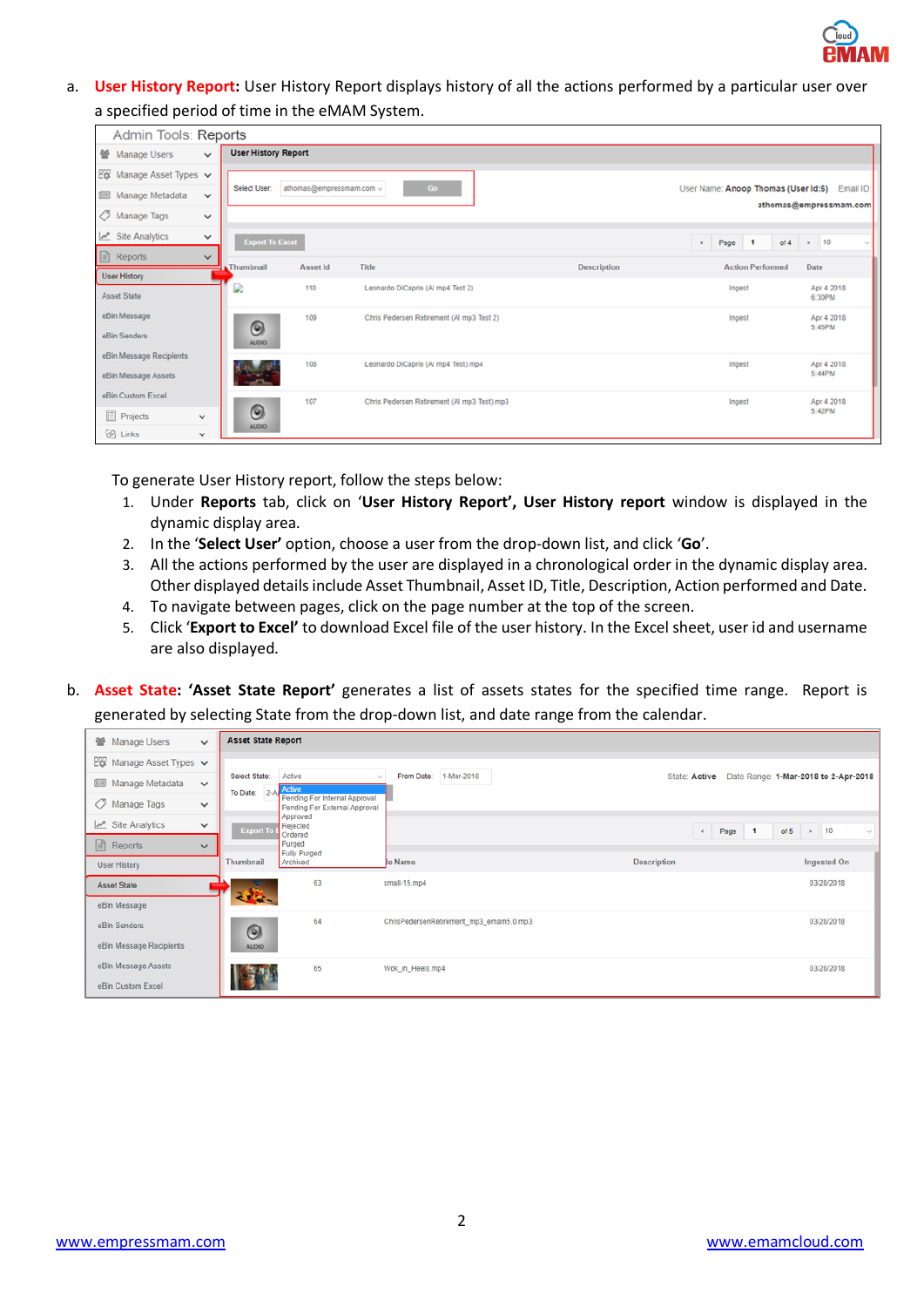| <b>Asset State</b>                                                                      | <b>Details</b>                                                                                                                                                    | Date Range to be selected                         |
|-----------------------------------------------------------------------------------------|-------------------------------------------------------------------------------------------------------------------------------------------------------------------|---------------------------------------------------|
| <b>Active</b>                                                                           | Ingested asset existing in near storage.                                                                                                                          | Date of asset ingestion.                          |
| Pending for<br>Internal<br>Approval                                                     | Active asset that has been sent for approval to an<br>Internal User, but not yet approved or rejected.                                                            | Date when the asset was sent<br>for approval.     |
| Pending for<br><b>External</b><br>Approval                                              | Active asset that is sent for approval to an External<br>User but not yet approved or rejected.                                                                   | Date on which the asset was<br>sent for approval. |
| Approved                                                                                | Active asset which has been approved.                                                                                                                             | Date on which the asset was<br>approved.          |
| Rejected                                                                                | Active asset which is rejected and not re-submitted<br>for approval.                                                                                              | Date on which the asset was<br>rejected.          |
| <b>Purged</b>                                                                           | Asset which has been deleted from the system<br>permanently. Purged assets do not exist in near or<br>far storage, but their log is maintained at the<br>backend. | Asset purged date.                                |
| Asset which has been moved from near line storage<br><b>Archived</b><br>to far storage. |                                                                                                                                                                   | Asset archive date.                               |
| <b>Ordered</b>                                                                          | Asset which has been ordered by any client.                                                                                                                       | Asset order date.                                 |

To generate the '**Asset State Report'**, follow the steps below:

- 1. Under Reports tab, click on '**Assets State'** report. **Asset State report** window is displayed in the dynamic display area.
- 2. Select desired **State** of assets to run the report. Refer above table.
- 3. Select **From & To** date for the duration of report to be generated and click on **Go**.
- 4. Asset State report gets generated with details like Thumbnail, Asset Id, File name, Description, Ingested On. You have option to navigate to different pages of the report and also select the no. of details to be displayed per page.
- 5. You can export the generated report the excel using **Export to Excel** button.
- c. **eBIN Message:** eBIN Message Report allows eMAM Unit Administrator to view all the emails sent through eSEND within the specified time period. Report displays all the emails sent for a given time period along with the following details-

To view **Message Report**, follow the steps below:

- 1. Under **Reports** tab, in the left navigation panel, select '**eBIN Message Report'.**
- 2. From the '**Select'** drop down list, select time range for which the report of assets is required.
	- Choose **This week**, **This month**, **This year,** or specify the date range.
	- Options '**This week'**, '**This month'** and '**This year'** generate the report for current week, current month and current year respectively.
	- Reports for a specific date range can be generated by selecting '**Specify Date Range**' from the dropdown list and providing start and end date. Date range is a mandatory field and can be selected from the calendar, next to date textbox.
- 3. Click '**Go'** to generate the report.
- 4. You have option to navigate to different pages of the report and also select the no. of details to be displayed per page.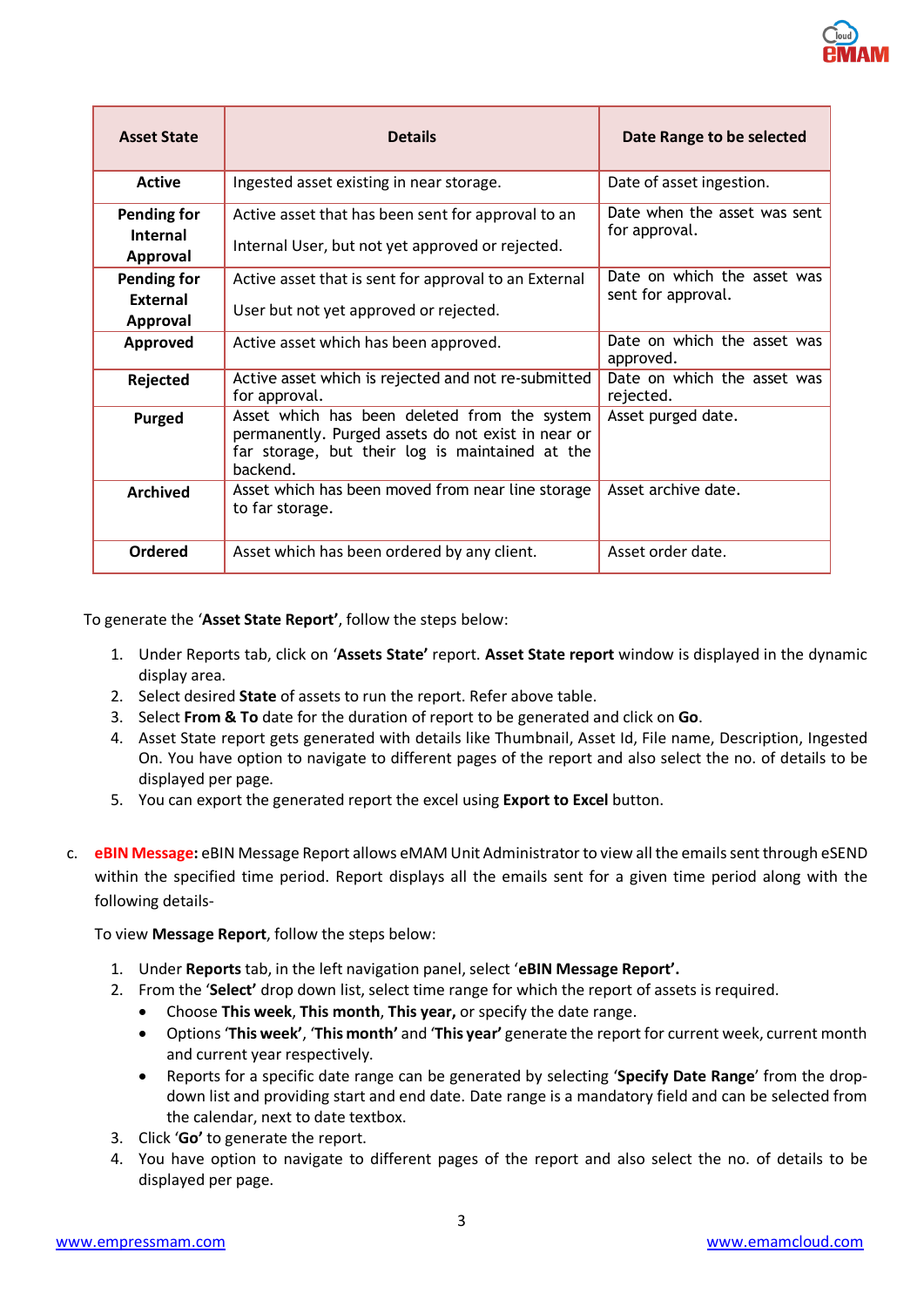5. You can export the generated report the excel using **Export to Excel** button.

| 營 Manage Users                           | $\checkmark$ | <b>Message Report</b>                    |                                      |                      |     |                      |              |                                                           |                  |                |
|------------------------------------------|--------------|------------------------------------------|--------------------------------------|----------------------|-----|----------------------|--------------|-----------------------------------------------------------|------------------|----------------|
|                                          |              |                                          |                                      |                      |     |                      |              |                                                           |                  |                |
| $E_{\text{W}}$ Manage Asset Types $\vee$ |              | Select State:<br>Specify date range      | From:<br>$\mathcal{L}_{\mathcal{A}}$ | 1-Jan-2018           | To: |                      |              |                                                           |                  |                |
| Manage Metadata                          | $\check{~}$  | Go<br>10-Apr-2018                        |                                      |                      |     |                      |              |                                                           |                  |                |
| / Manage Tags                            | $\checkmark$ |                                          |                                      |                      |     |                      |              |                                                           |                  |                |
| $\mathbb{Z}$ Site Analytics              | $\checkmark$ | <b>Export To Excel</b>                   |                                      |                      |     |                      |              | ∣ 1<br>Page<br>$\alpha$                                   | of $1 \times 10$ | $\mathcal{M}$  |
| $\Box$<br>Reports                        | $\checkmark$ |                                          |                                      |                      |     |                      |              |                                                           |                  |                |
| <b>User History</b>                      |              | <b>Message Name</b><br>SI <sub>No.</sub> |                                      |                      |     | Date Sent            |              | Open Count Download All Count Comment Count Forward Count |                  |                |
| <b>Asset State</b>                       |              | eSEND_LINK_26032018_162658               |                                      | $\boxed{\mathbb{R}}$ |     | 3/26/2018 4:27:21 PM | $\mathbf{0}$ | $\overline{0}$                                            | $\bf{0}$         | $\overline{0}$ |
| eBin Message                             |              |                                          |                                      |                      |     |                      |              |                                                           |                  |                |
| eBin Senders                             |              |                                          |                                      |                      |     |                      |              |                                                           |                  |                |

Following fields are displayed in the generated report:

- o Message Name: Email's unique identifier name. This is generated when the eMAM user uses eSEND option.
- o Date Sent: Displays date when the email was sent.
- o **Recipient Report** Click on the **Recipient Report** icon **the state of the recipients associated with** the email.
- **Asset report** Click on Asset Report icon  $\Box$  to view all the assets associated with the email.
- o **Open Count**: Shows number of times the email was viewed. Click on '**Open Count'** generates '**Actions Report'**, which displays Recipient's email id and date on which eBIN message was opened.
- o **Download All Count**: This Count shows the number of times '**Download All**' option was used to download all assets from the email. Click on the count generates '**Actions Report'** displaying recipient's email id and date of '**Download All**' assets.
- o **Comment Count**: This count shows number of comments received for the email. Click on the count to generate 'Actions Report', displaying recipient's email id, comments entered by the recipient and date on which the mail was viewed.
- o **Forward Count**: This count shows the number of times the email was forwarded. Click on the count to generate 'Actions Report', displaying email id of the recipient who forwarded the asset and date on which message was forwarded.
- d. **eBIN Senders:** eBIN Senders Report provides summary of all the eBIN mails of any particular sender sent through eSEND for a specific time period to the eMAM Unit Administrator. Reports can be generated for those senders only who have used eSEND option and have enabled tracking option for their eSEND mail.

| 營 Manage Users                           | $\checkmark$ |         | eBin Senders Report                         |                                       |                                    |                                |            |                        |                                             |
|------------------------------------------|--------------|---------|---------------------------------------------|---------------------------------------|------------------------------------|--------------------------------|------------|------------------------|---------------------------------------------|
| $E_{\text{D}}$ Manage Asset Types $\vee$ |              |         |                                             |                                       |                                    |                                |            |                        |                                             |
| Manage Metadata                          | $\checkmark$ | Select: | <b>This Month</b><br>Sender:<br>v.          | rincy@empressmam.com<br>$\mathcal{M}$ | Go                                 |                                |            |                        |                                             |
| O<br>Manage Tags                         | $\checkmark$ |         | <b>Export To Excel</b>                      |                                       |                                    |                                |            |                        | $\ast$ 10                                   |
| $\mathbb{R}^n$ Site Analytics            | $\checkmark$ |         | Include Asset Name 7 Include Recipient Name |                                       |                                    |                                | Page<br>¢. | of 2<br>$\blacksquare$ |                                             |
| $\Box$ Reports                           | $\checkmark$ | SI No.  | <b>Message Name</b>                         | <b>Message Date</b>                   | <b>Recipient email Asset Title</b> |                                |            |                        | Open Count Download All Count Comment Count |
| <b>User History</b>                      |              |         | eSEND_LINK_09042018_051451                  | 4/9/2018 5:15:06 AM                   | rincy@empres<br>smam.com           | jellyfish-25-<br>mbps-hd-      | $\bf{0}$   | $\mathbf{0}$           | $\Omega$                                    |
| <b>Asset State</b>                       |              |         |                                             |                                       |                                    | hevc                           |            |                        |                                             |
| eBin Message                             |              |         | eSEND_LINK_09042018_051451                  | 4/9/2018 5:15:06 AM                   | rincy@empres<br>smam.com           | Wonder<br>Woman                | $\bf{0}$   | $\theta$               | $\Omega$                                    |
| eBin Senders                             |              |         |                                             |                                       |                                    | Trailer #4<br>$(2017) -$       |            |                        |                                             |
| eBin Message Recipients                  |              |         |                                             |                                       |                                    | Movieclips<br><b>Trailers</b>  |            |                        |                                             |
| eBin Message Assets                      |              |         | eSEND_LINK_09042018_051451                  | 4/9/2018 5:15:06 AM                   | rincy@empres                       | <b>CARS 3 ALL</b>              | $\Omega$   | $\theta$               | $\Omega$                                    |
| eBin Custom Excel                        |              |         |                                             |                                       | smam.com                           | <b>TRAILERS-</b><br>2017 Pixar |            |                        |                                             |
|                                          |              |         |                                             |                                       |                                    | Animation                      |            |                        |                                             |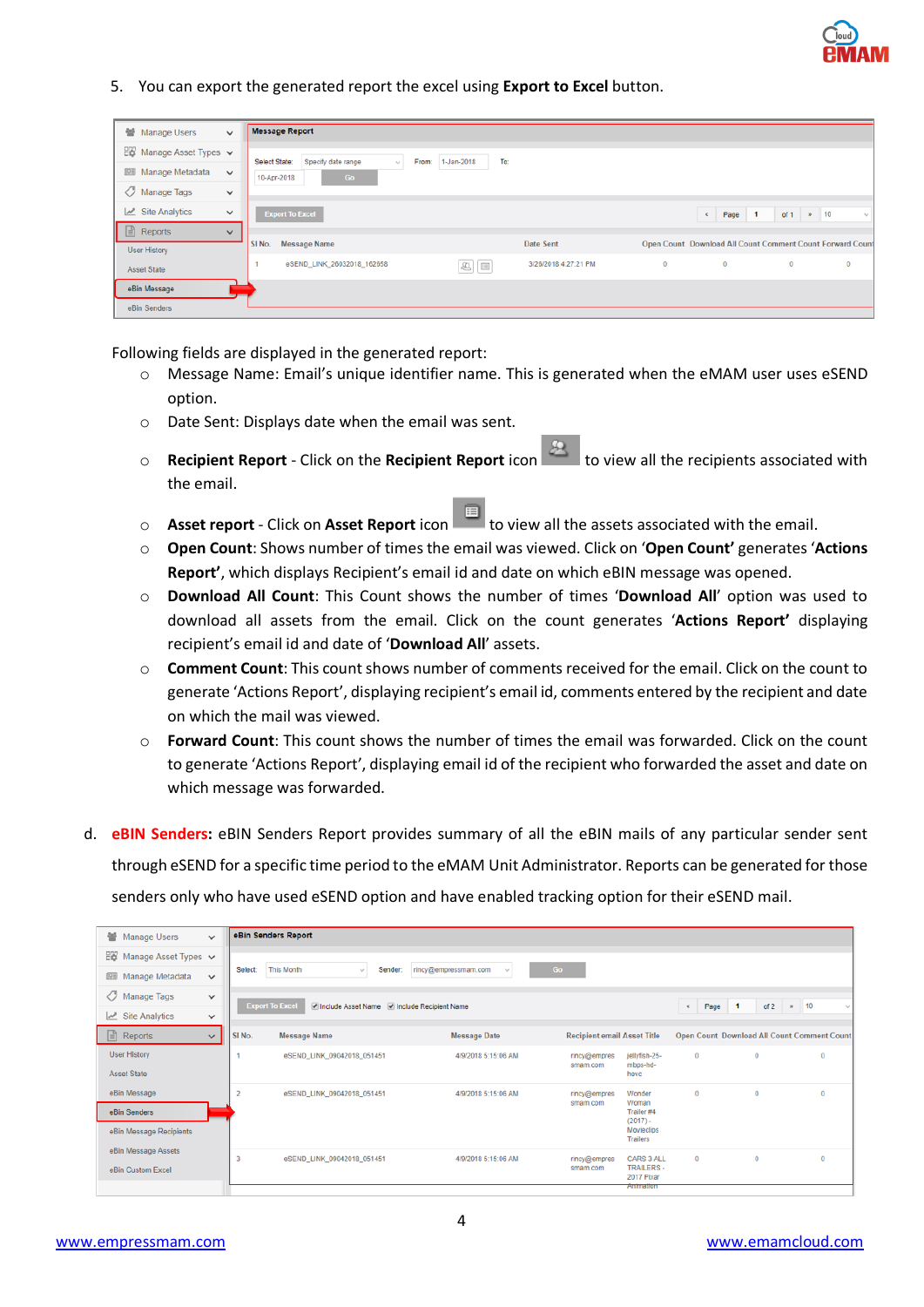

To generate eBIN Senders report follow below instructions:

- 1. Under Reports tab, in the left navigation panel, click on '**eBIN Senders Report'.**
- 2. From the '**Select'** drop down list, select time range for which the report of assets is required. If '**Specify**  date range' option is selected, user can specify the date range from the calendar. Selecting the options '**This week'**, '**This month'** and '**This year'** generate reports for the current week, current month and current year respectively.

Reports for a specific date range can be generated by selecting the option '**Specify Date Range**' from the drop-down list and entering start date and end date in the text boxes. Date range is a mandatory field and calendar which appears near the textbox can be used to select this range.

- 3. Choose email id of the sender from the drop-down list. Click '**Go'** to generate the report.
- 4. To specify number of items to be displayed on each page, select a specific value from '**Items Per Page**' list. User can display 10, 20, 50 or 100 items per page.
- 5. To navigate between pages, click left or right arrow keys, or type the page number and press enter key.
- 6. Results can be sorted in ascending or descending order by clicking on column header
- 7. To generate Senders report along with recipient's name, select the checkbox '**Include Recipient Name**'.
- 8. To generate Senders Report along with Asset's Name, select the checkbox '**Include Asset Name**'.
- 9. To generate Senders Report along with both recipient name and asset name, select both the checkboxes 'Include Asset Name' and 'Include Recipient Name'.
- 10. Click '**Export to Excel**' to download Excel worksheet file of the **Senders Report**.

eBIN Senders Report generates following four types of reports:

- o Senders Report
- o Senders Report (with Recipient Name)
- o Senders Report (with Asset Name)
- Senders Report (with both Recipient Name and Asset name)
- e. **eBIN Message Recipients:** eBIN Message Recipients Report allows eMAM Unit Administrator to see all the eBIN mails received by a particular recipient in a given time period. User can generate reports on each email received by the recipient.

| 警 Manage Users                           | $\checkmark$ |         | eBin Message Recipients Report               |                                                           |          |                                                           |                        |              |
|------------------------------------------|--------------|---------|----------------------------------------------|-----------------------------------------------------------|----------|-----------------------------------------------------------|------------------------|--------------|
| $E_{\text{D}}$ Manage Asset Types $\vee$ |              |         |                                              |                                                           |          |                                                           |                        |              |
| Manage Metadata                          | $\checkmark$ | Select: | This Month<br>Recipient:<br>$\sim$           | Go<br>rincy@empressmam.com<br>$\mathcal{N}_{\mathcal{S}}$ |          |                                                           |                        |              |
| Manage Tags                              | $\checkmark$ |         | <b>Export To Excel</b><br>Include Asset Name |                                                           |          | Page<br>$\ll$                                             | of 1<br>$\blacksquare$ | $\approx$ 10 |
| Site Analytics                           | $\checkmark$ |         |                                              |                                                           |          |                                                           |                        |              |
| $\Box$ Reports                           | $\checkmark$ | SINo.   | <b>Message Name</b>                          | <b>Message Date</b>                                       |          | Open Count Download All Count Comment Count Forward Count |                        |              |
| User History                             |              |         | eSEND_LINK_09042018_051451                   | 4/9/2018 5:15:06 AM                                       | $\bf{0}$ | $\bf{0}$                                                  | $\Omega$               | $\bf{0}$     |
| <b>Asset State</b>                       |              |         | eSEND_LINK_09042018_051828                   | 4/9/2018 5:18:47 AM                                       | $\bf{0}$ | $\bf{0}$                                                  | $\bf{0}$               | $\bf{0}$     |
| eBin Message                             |              |         | eSHARE LINK 09042018 051517                  | 4/9/2018 5:15:23 AM                                       | $\bf{0}$ | $\bf{0}$                                                  | $\theta$               | $\bf{0}$     |
| eBin Senders                             |              |         | eSHARE_LINK_09042018_051628                  | 4/9/2018 5:16:31 AM                                       | $\bf{0}$ | $\bf{0}$                                                  | $\bf{0}$               | $\bf{0}$     |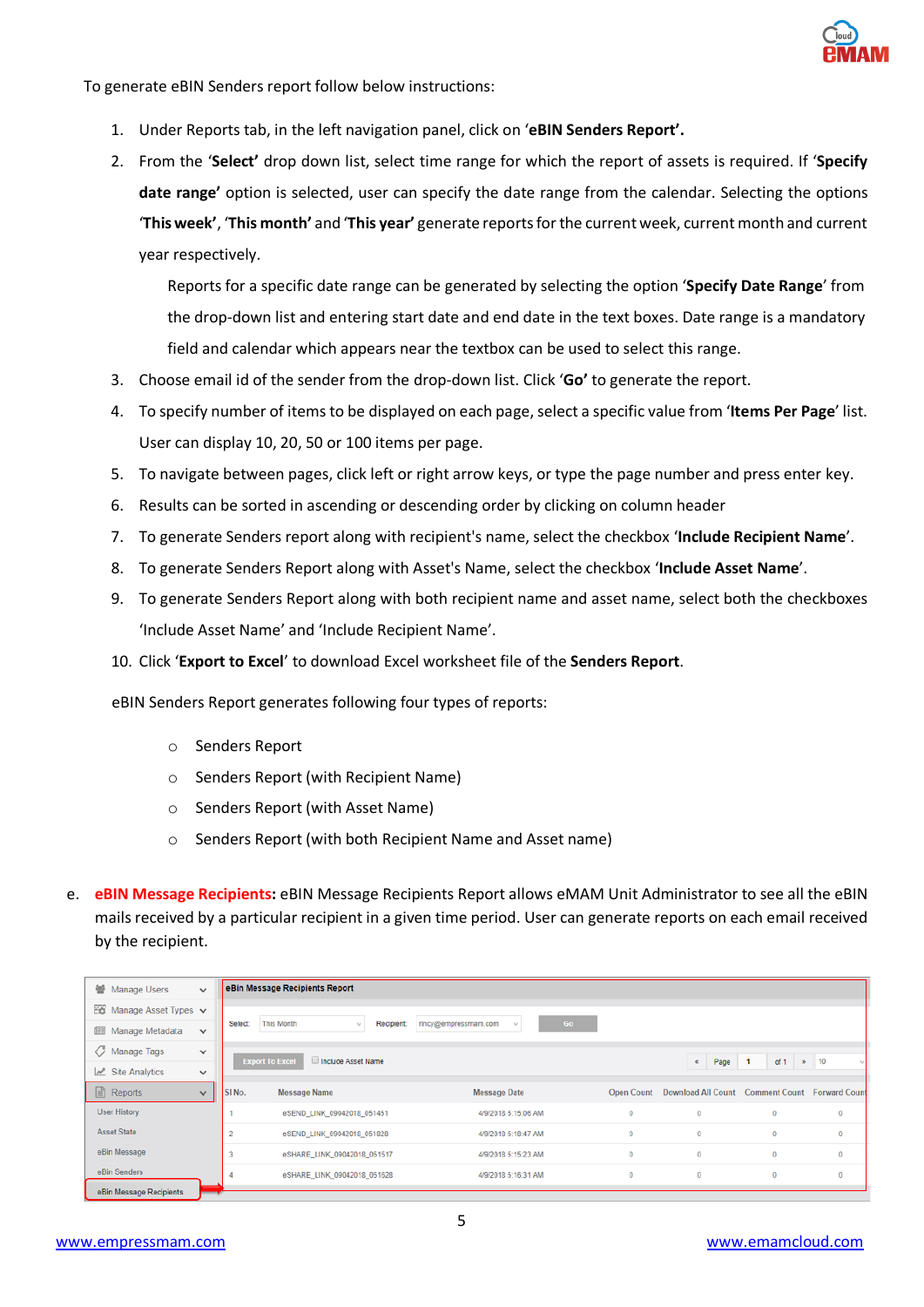To view recipients report, follow the steps below:

- 1. Under R**eports tab,** click on eBIN Message Recipient**.**
- 2. In the left navigation panel, select time range for the report from the '**Select'** drop down list.
	- o Report can be generated for a week, a month, a year or for a specific date range.
	- o Selecting the options '**This week'**, '**This month'** and '**This year'** generate reports for the current week, current month and current year respectively.
	- o Reports for a specific date range can be generated by selecting the option '**Specify Date Range**' from the drop-down list and providing start date and end date in the given text boxes. Date range is a mandatory field and can be filled with the help of the calendar.
- 3. To generate the recipient report, click on recipient's email ID from the recipient's dropdown list.
- 4. Select '**Include Asset Name'** option to generate details of all emails along with the name of received asset.
- 5. Click '**Go'** to generate the report.

**eBIN Message Recipient** report includes the following fields:

- o **Message Name:** Displays email's unique identifier name. This identifier is generated when the eMAM user uses eSEND option.
- o **Message Date:** Displays the date on which message was received.
- o **Asset Name:** Display name of the asset.
- o **Open Count:** Displays the number of times the recipient viewed the email. Click on the '**Open Count'** generates '**Actions Report'** which displays the viewed date.
- o **Download all Count:** Displays the number of times '**Download All'** option was used by the recipient to download all the assets. Click on the count to generate '**Actions Report'** which displays date of the download.
- o **Comment Count:** Displays the number of comments written by the recipient. Click on the count generates '**Actions Report'** which displays comments and the date on which comments was made.
- o **Forward Count:** Displays number of times the recipient has forwarded the mail. A click on the count generates '**Actions Report'** displaying the forwarded date.
- f. **eBIN Message Assets**: eBIN Message Assets Report allows eMAM Unit Administrator to get a summary of all the assets sent through eSEND for the specified time period.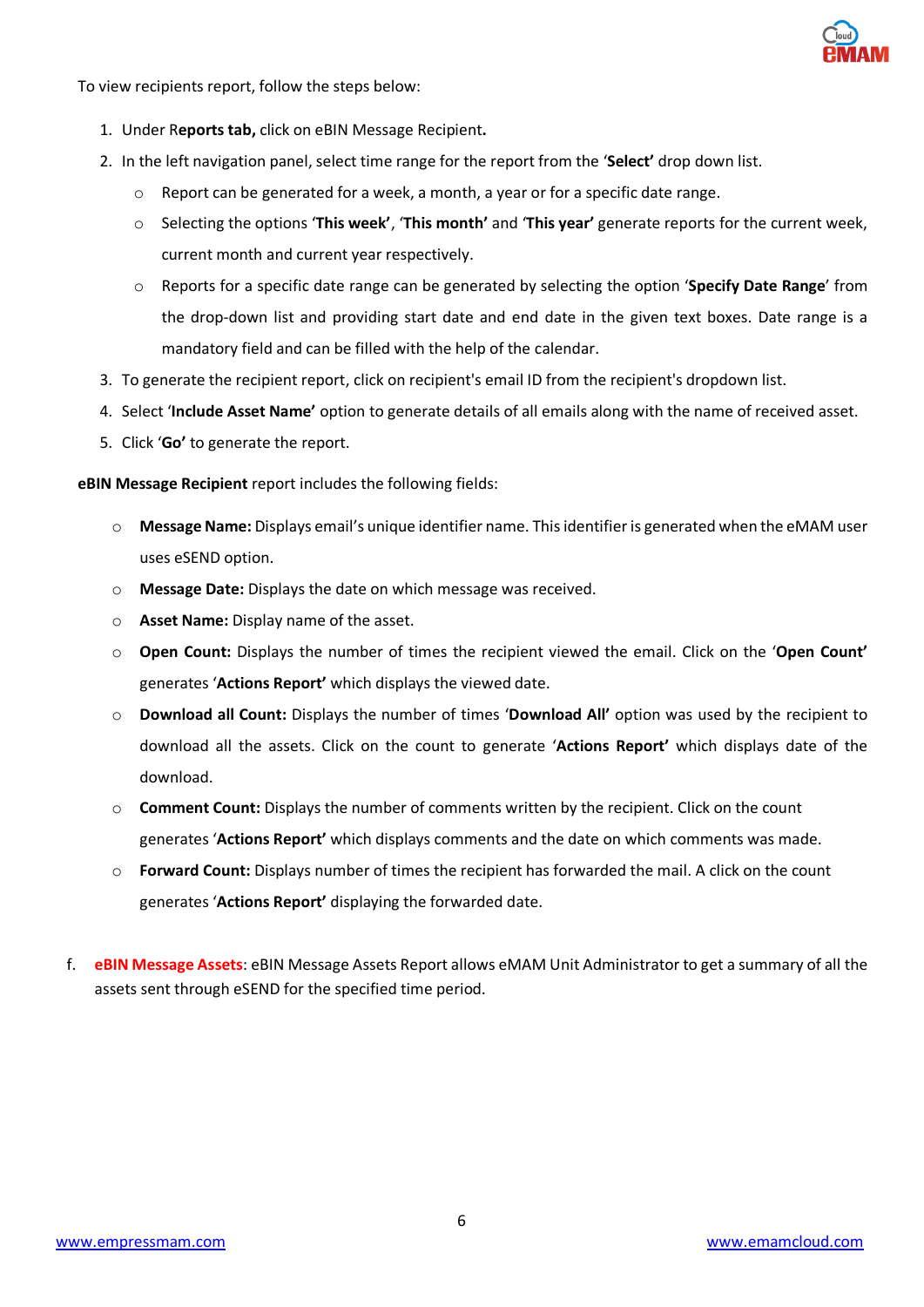|                              |               |                            |   |    | <b>BMAN</b> |
|------------------------------|---------------|----------------------------|---|----|-------------|
| Reports<br>$\checkmark$<br>E |               | eBin Message Assets Report |   |    |             |
| <b>User History</b>          |               |                            |   |    |             |
| <b>Asset State</b>           | Select State: | <b>This Week</b>           | v | Go |             |
| eBin Message                 |               |                            |   |    |             |
| eBin Senders                 |               |                            |   |    |             |
| eBin Message Recipients      |               |                            |   |    |             |
| eBin Message Assets          |               |                            |   |    |             |
| eBin Custom Excel            |               |                            |   |    |             |

To generate eBIN Message Assets Report, follow the steps below;

- 1. Under **Reports**.
- 2. In the left navigation panel, select '**eBIN Message Assets Report'**.
- 3. From the **Select** drop down list menu, select date range.
	- $\circ$  Report can be generated for a week, a month, an year or for a specific date range.
	- o Options '**This week'**, '**This Month'** and '**This Year'** generate reports for current week, current month and current year respectively.
	- o Reports for a specific date range can be generated by choosing the option '**Specify Date Range**' from the drop-down list and providing the start and end date in the text boxes. Use calendar to provide date range, which is a mandatory field.
- 4. Click '**Go'** to generate eBIN Message Asset Report.

eBIN Message Report includes following fields:

- o **Asset Name:** Displays asset name.
- o **Asset Type:** Displays asset type.
- o **Open Count:** Displays the number of times asset has been viewed. Click on **'Open Count'** generates ' **Actions Report'** which displays message name, name of the recipient who viewed the asset and date of the view.
- o **Download Count:** Displays number of times asset has been downloaded. Click on Download Count generates '**Actions Report'** which displays message name, name of the recipient who downloaded the asset and download date.
- o **Comment Count:** Displays number of comments for an asset. Click on the count generates '**Actions Report'** which displays comment as well as the date of comment.